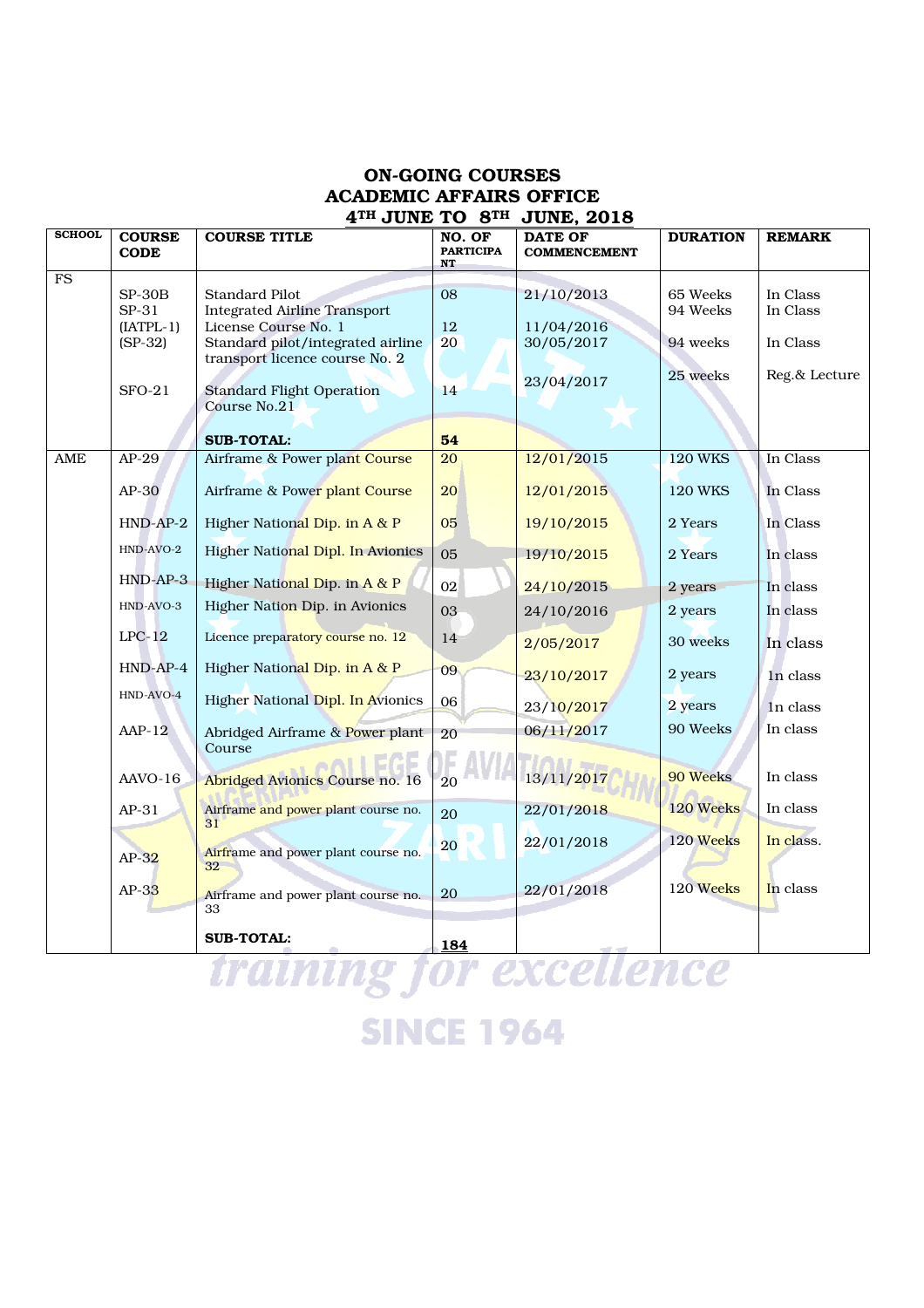| 2 Years  | In Class             |
|----------|----------------------|
| 2 Years  | In class             |
| 45 Weeks | In class             |
| 34 weeks | In Class             |
| 44 weeks | In Class             |
| 45 weeks | In class             |
| 45 weeks | In class             |
| 44 Weeks | In class<br>In class |
| 45 weeks | In Class             |
| 04 weeks | In class             |
|          | 12 Weeks             |

training for excellence **SINCE 1964**